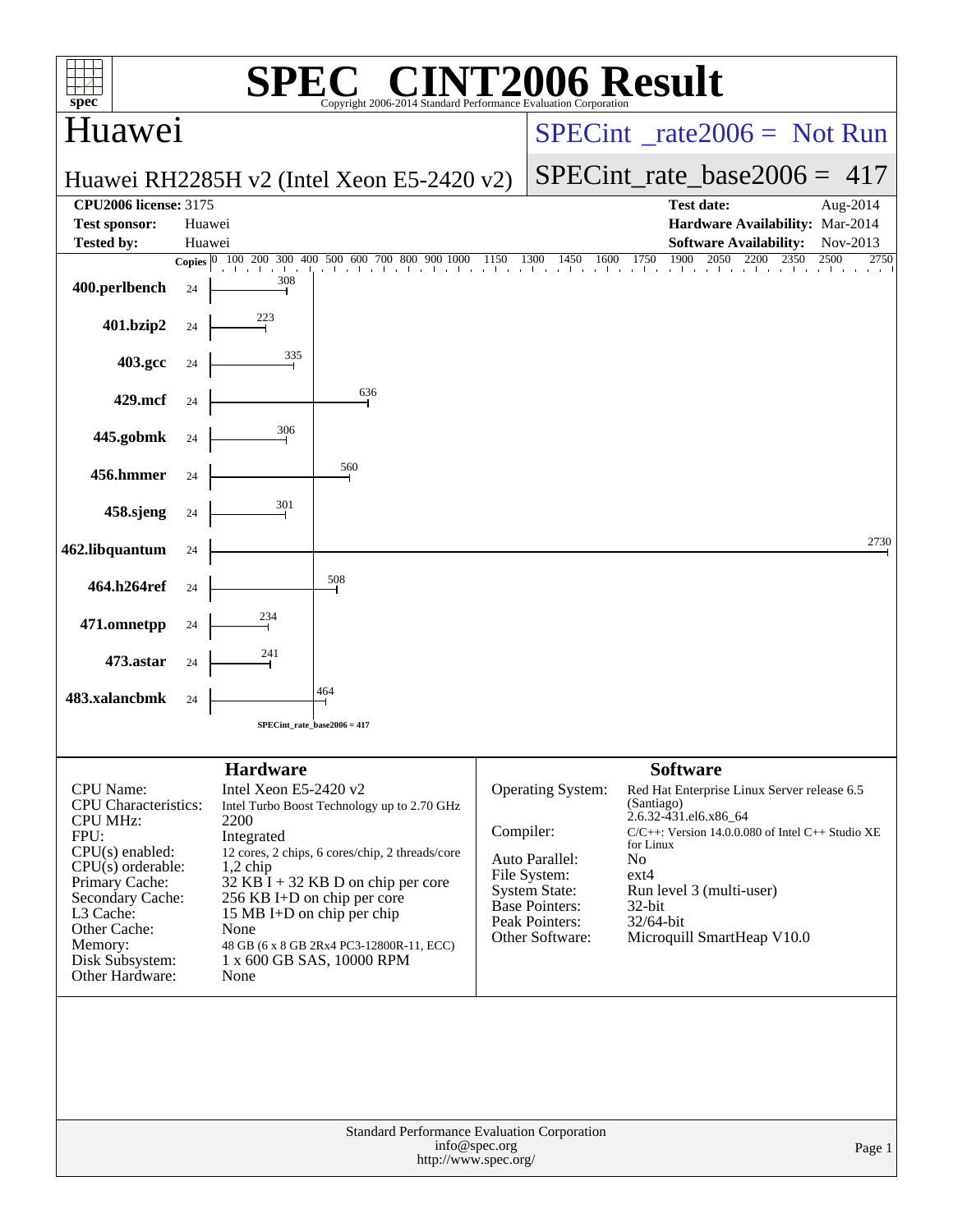

# **[SPEC CINT2006 Result](http://www.spec.org/auto/cpu2006/Docs/result-fields.html#SPECCINT2006Result)**

## Huawei

### SPECint rate  $2006 =$  Not Run

#### Huawei RH2285H v2 (Intel Xeon E5-2420 v2)

[SPECint\\_rate\\_base2006 =](http://www.spec.org/auto/cpu2006/Docs/result-fields.html#SPECintratebase2006) 417

**[CPU2006 license:](http://www.spec.org/auto/cpu2006/Docs/result-fields.html#CPU2006license)** 3175 **[Test date:](http://www.spec.org/auto/cpu2006/Docs/result-fields.html#Testdate)** Aug-2014

**[Test sponsor:](http://www.spec.org/auto/cpu2006/Docs/result-fields.html#Testsponsor)** Huawei **[Hardware Availability:](http://www.spec.org/auto/cpu2006/Docs/result-fields.html#HardwareAvailability)** Mar-2014 **[Tested by:](http://www.spec.org/auto/cpu2006/Docs/result-fields.html#Testedby)** Huawei **[Software Availability:](http://www.spec.org/auto/cpu2006/Docs/result-fields.html#SoftwareAvailability)** Nov-2013

#### **[Results Table](http://www.spec.org/auto/cpu2006/Docs/result-fields.html#ResultsTable)**

|                                                                                                          | <b>Base</b>   |                |       |                |            |                |                  | <b>Peak</b>   |                |              |                |              |                |              |
|----------------------------------------------------------------------------------------------------------|---------------|----------------|-------|----------------|------------|----------------|------------------|---------------|----------------|--------------|----------------|--------------|----------------|--------------|
| <b>Benchmark</b>                                                                                         | <b>Copies</b> | <b>Seconds</b> | Ratio | <b>Seconds</b> | Ratio      | <b>Seconds</b> | Ratio            | <b>Copies</b> | <b>Seconds</b> | <b>Ratio</b> | <b>Seconds</b> | <b>Ratio</b> | <b>Seconds</b> | <b>Ratio</b> |
| 400.perlbench                                                                                            | 24            | 762            | 308   | 763            | <b>308</b> | 764            | 307 <sub>1</sub> |               |                |              |                |              |                |              |
| 401.bzip2                                                                                                | 24            | 1041           | 223   | 1038           | 223        | 1039           | 223              |               |                |              |                |              |                |              |
| $403.\mathrm{gcc}$                                                                                       | 24            | 577            | 335   | 579            | 334        | 576            | 335 <sup>I</sup> |               |                |              |                |              |                |              |
| $429$ .mcf                                                                                               | 24            | 344            | 636   | 346            | 633        | 344            | 636              |               |                |              |                |              |                |              |
| $445$ .gobm $k$                                                                                          | 24            | 825            | 305   | 823            | 306        | 821            | 307              |               |                |              |                |              |                |              |
| 456.hmmer                                                                                                | 24            | 400            | 560   | 399            | 561        | 400            | 559              |               |                |              |                |              |                |              |
| 458.sjeng                                                                                                | 24            | 966            | 301   | 965            | 301        | 964            | 301              |               |                |              |                |              |                |              |
| 462.libquantum                                                                                           | 24            | 182            | 2730  | 182            | 2730       | 182            | 2730             |               |                |              |                |              |                |              |
| 464.h264ref                                                                                              | 24            | 1042           | 510   | 1045           | 508        | 1045           | <u>508</u>       |               |                |              |                |              |                |              |
| 471.omnetpp                                                                                              | 24            | 641            | 234   | 641            | <u>234</u> | 643            | 233              |               |                |              |                |              |                |              |
| 473.astar                                                                                                | 24            | 698            | 241   | 700            | 241        | 695            | 242              |               |                |              |                |              |                |              |
| 483.xalancbmk                                                                                            | 24            | 357            | 463   | 356            | 465        | 357            | 464              |               |                |              |                |              |                |              |
| Results appear in the order in which they were run. Bold underlined text indicates a median measurement. |               |                |       |                |            |                |                  |               |                |              |                |              |                |              |

#### **[Submit Notes](http://www.spec.org/auto/cpu2006/Docs/result-fields.html#SubmitNotes)**

 The numactl mechanism was used to bind copies to processors. The config file option 'submit' was used to generate numactl commands to bind each copy to a specific processor. For details, please see the config file.

### **[Operating System Notes](http://www.spec.org/auto/cpu2006/Docs/result-fields.html#OperatingSystemNotes)**

Stack size set to unlimited using "ulimit -s unlimited"

#### **[Platform Notes](http://www.spec.org/auto/cpu2006/Docs/result-fields.html#PlatformNotes)**

```
Standard Performance Evaluation Corporation
 Sysinfo program /spec14/config/sysinfo.rev6818
 $Rev: 6818 $ $Date:: 2012-07-17 #$ e86d102572650a6e4d596a3cee98f191
 running on localhost.localdomain Wed Aug 6 16:59:46 2014
 This section contains SUT (System Under Test) info as seen by
some common utilities. To remove or add to this section, see:
  http://www.spec.org/cpu2006/Docs/config.html#sysinfo
 From /proc/cpuinfo
    model name : Intel(R) Xeon(R) CPU E5-2420 v2 @ 2.20GHz
       2 "physical id"s (chips)
       24 "processors"
    cores, siblings (Caution: counting these is hw and system dependent. The
    following excerpts from /proc/cpuinfo might not be reliable. Use with
    caution.)
       cpu cores : 6
       siblings : 12
                                   Continued on next page
```
[info@spec.org](mailto:info@spec.org) <http://www.spec.org/>

Page 2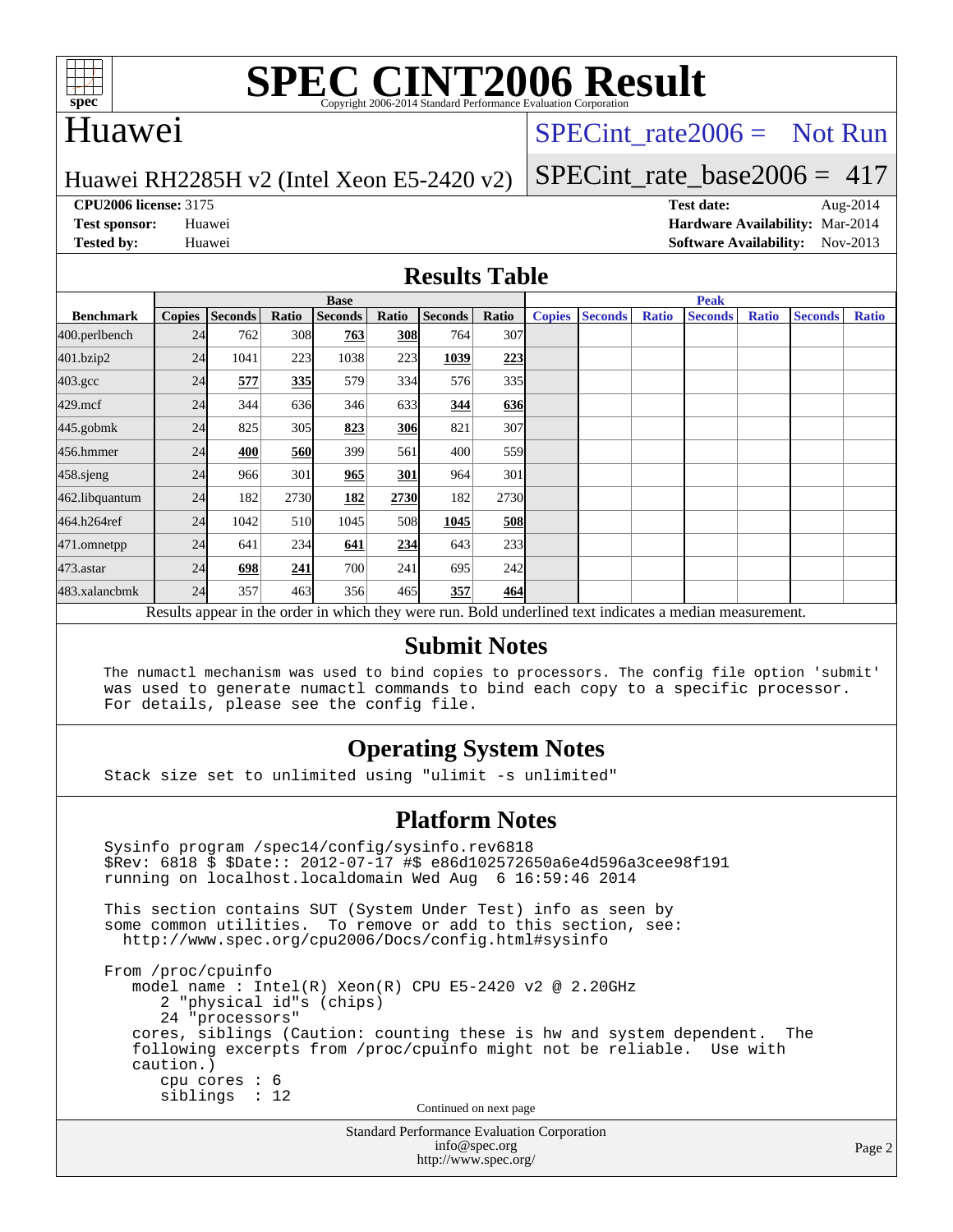

#### **[SPEC CINT2006 Result](http://www.spec.org/auto/cpu2006/Docs/result-fields.html#SPECCINT2006Result)** Copyright 2006-2014 Standard Performance Evaluation C

## Huawei

[SPECint\\_rate2006 =](http://www.spec.org/auto/cpu2006/Docs/result-fields.html#SPECintrate2006) Not Run

Huawei RH2285H v2 (Intel Xeon E5-2420 v2)

[SPECint\\_rate\\_base2006 =](http://www.spec.org/auto/cpu2006/Docs/result-fields.html#SPECintratebase2006)  $417$ 

**[CPU2006 license:](http://www.spec.org/auto/cpu2006/Docs/result-fields.html#CPU2006license)** 3175 **[Test date:](http://www.spec.org/auto/cpu2006/Docs/result-fields.html#Testdate)** Aug-2014 **[Test sponsor:](http://www.spec.org/auto/cpu2006/Docs/result-fields.html#Testsponsor)** Huawei **[Hardware Availability:](http://www.spec.org/auto/cpu2006/Docs/result-fields.html#HardwareAvailability)** Mar-2014 **[Tested by:](http://www.spec.org/auto/cpu2006/Docs/result-fields.html#Testedby)** Huawei **[Software Availability:](http://www.spec.org/auto/cpu2006/Docs/result-fields.html#SoftwareAvailability)** Nov-2013

#### **[Platform Notes \(Continued\)](http://www.spec.org/auto/cpu2006/Docs/result-fields.html#PlatformNotes)**

 physical 0: cores 0 1 2 3 4 5 physical 1: cores 0 1 2 3 4 5 cache size : 15360 KB From /proc/meminfo<br>MemTotal: 49369748 kB HugePages\_Total: 0<br>Hugepagesize: 2048 kB Hugepagesize: /usr/bin/lsb\_release -d Red Hat Enterprise Linux Server release 6.5 (Santiago) From /etc/\*release\* /etc/\*version\* redhat-release: Red Hat Enterprise Linux Server release 6.5 (Santiago) system-release: Red Hat Enterprise Linux Server release 6.5 (Santiago) system-release-cpe: cpe:/o:redhat:enterprise\_linux:6server:ga:server uname -a: Linux localhost.localdomain 2.6.32-431.el6.x86\_64 #1 SMP Sun Nov 10 22:19:54 EST 2013 x86\_64 x86\_64 x86\_64 GNU/Linux run-level 3 Aug 6 16:52 SPEC is set to: /spec14 Filesystem Type Size Used Avail Use% Mounted on<br>
/dev/sda2 ext4 540G 25G 489G 5% /  $ext4 540G$  Additional information from dmidecode: BIOS Insyde Corp. RMIBV626 05/04/2014 Memory: 6x Micron 36JSF1G72PZ-1G6K1 8 GB 1600 MHz 2 rank 6x NO DIMM NO DIMM (End of data from sysinfo program)

#### **[General Notes](http://www.spec.org/auto/cpu2006/Docs/result-fields.html#GeneralNotes)**

Environment variables set by runspec before the start of the run: LD\_LIBRARY\_PATH = "/spec14/libs/32:/spec14/libs/64:/spec14/sh"

 Binaries compiled on a system with 1x Core i7-860 CPU + 8GB memory using RedHat EL 6.4 Transparent Huge Pages enabled with: echo always > /sys/kernel/mm/redhat\_transparent\_hugepage/enabled Filesystem page cache cleared with: echo 1> /proc/sys/vm/drop\_caches runspec command invoked through numactl i.e.: numactl --interleave=all runspec <etc>

> Standard Performance Evaluation Corporation [info@spec.org](mailto:info@spec.org) <http://www.spec.org/>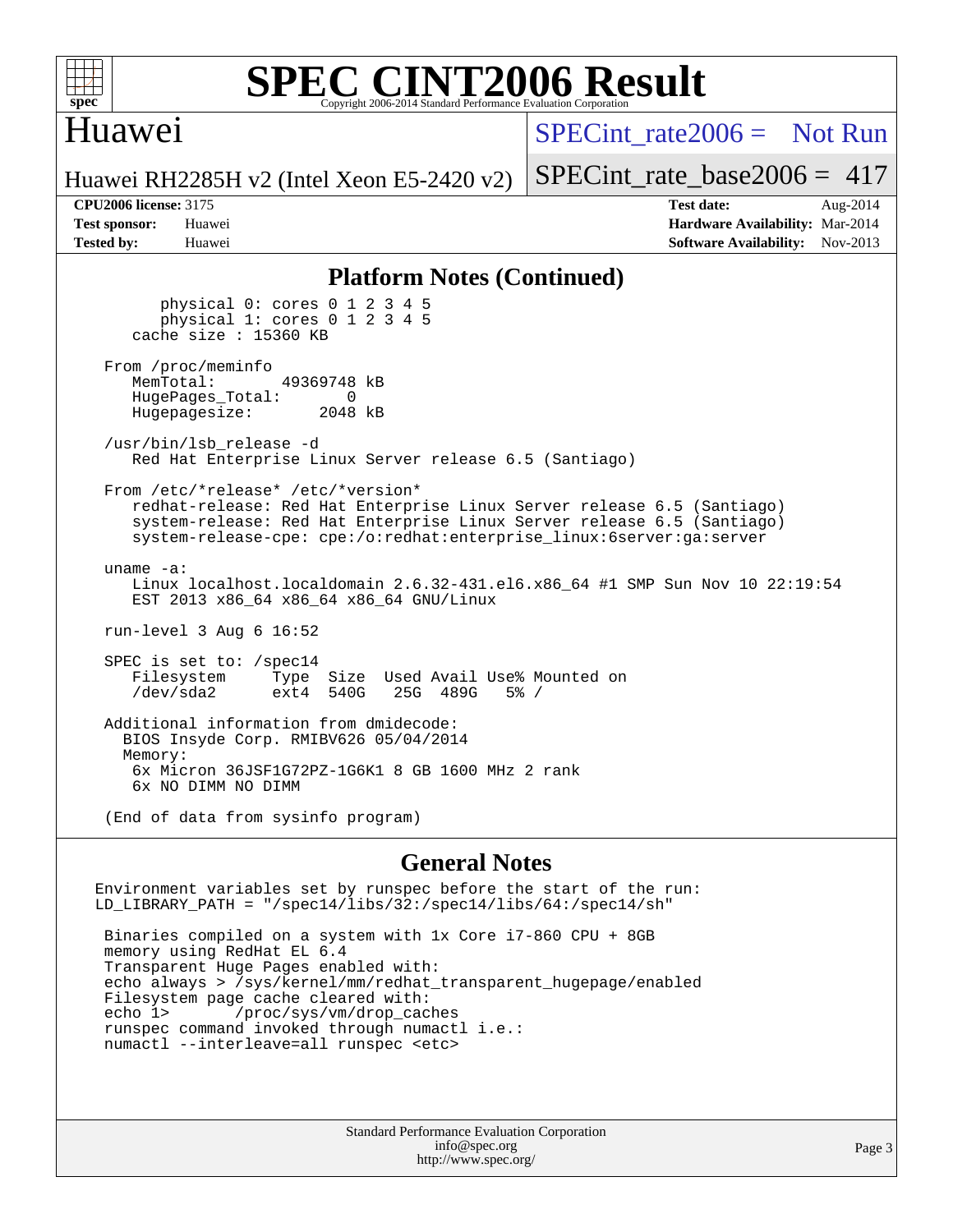

# **[SPEC CINT2006 Result](http://www.spec.org/auto/cpu2006/Docs/result-fields.html#SPECCINT2006Result)**

## Huawei

SPECint rate  $2006 =$  Not Run

Huawei RH2285H v2 (Intel Xeon E5-2420 v2)

**[CPU2006 license:](http://www.spec.org/auto/cpu2006/Docs/result-fields.html#CPU2006license)** 3175 **[Test date:](http://www.spec.org/auto/cpu2006/Docs/result-fields.html#Testdate)** Aug-2014

[SPECint\\_rate\\_base2006 =](http://www.spec.org/auto/cpu2006/Docs/result-fields.html#SPECintratebase2006) 417

**[Test sponsor:](http://www.spec.org/auto/cpu2006/Docs/result-fields.html#Testsponsor)** Huawei **[Hardware Availability:](http://www.spec.org/auto/cpu2006/Docs/result-fields.html#HardwareAvailability)** Mar-2014 **[Tested by:](http://www.spec.org/auto/cpu2006/Docs/result-fields.html#Testedby)** Huawei **[Software Availability:](http://www.spec.org/auto/cpu2006/Docs/result-fields.html#SoftwareAvailability)** Nov-2013

## **[Base Compiler Invocation](http://www.spec.org/auto/cpu2006/Docs/result-fields.html#BaseCompilerInvocation)**

[C benchmarks](http://www.spec.org/auto/cpu2006/Docs/result-fields.html#Cbenchmarks): [icc -m32](http://www.spec.org/cpu2006/results/res2014q3/cpu2006-20140807-30828.flags.html#user_CCbase_intel_icc_5ff4a39e364c98233615fdd38438c6f2)

[C++ benchmarks:](http://www.spec.org/auto/cpu2006/Docs/result-fields.html#CXXbenchmarks) [icpc -m32](http://www.spec.org/cpu2006/results/res2014q3/cpu2006-20140807-30828.flags.html#user_CXXbase_intel_icpc_4e5a5ef1a53fd332b3c49e69c3330699)

**[Base Portability Flags](http://www.spec.org/auto/cpu2006/Docs/result-fields.html#BasePortabilityFlags)**

 400.perlbench: [-DSPEC\\_CPU\\_LINUX\\_IA32](http://www.spec.org/cpu2006/results/res2014q3/cpu2006-20140807-30828.flags.html#b400.perlbench_baseCPORTABILITY_DSPEC_CPU_LINUX_IA32) 462.libquantum: [-DSPEC\\_CPU\\_LINUX](http://www.spec.org/cpu2006/results/res2014q3/cpu2006-20140807-30828.flags.html#b462.libquantum_baseCPORTABILITY_DSPEC_CPU_LINUX) 483.xalancbmk: [-DSPEC\\_CPU\\_LINUX](http://www.spec.org/cpu2006/results/res2014q3/cpu2006-20140807-30828.flags.html#b483.xalancbmk_baseCXXPORTABILITY_DSPEC_CPU_LINUX)

## **[Base Optimization Flags](http://www.spec.org/auto/cpu2006/Docs/result-fields.html#BaseOptimizationFlags)**

[C benchmarks](http://www.spec.org/auto/cpu2006/Docs/result-fields.html#Cbenchmarks):

[-xSSE4.2](http://www.spec.org/cpu2006/results/res2014q3/cpu2006-20140807-30828.flags.html#user_CCbase_f-xSSE42_f91528193cf0b216347adb8b939d4107) [-ipo](http://www.spec.org/cpu2006/results/res2014q3/cpu2006-20140807-30828.flags.html#user_CCbase_f-ipo) [-O3](http://www.spec.org/cpu2006/results/res2014q3/cpu2006-20140807-30828.flags.html#user_CCbase_f-O3) [-no-prec-div](http://www.spec.org/cpu2006/results/res2014q3/cpu2006-20140807-30828.flags.html#user_CCbase_f-no-prec-div) [-opt-prefetch](http://www.spec.org/cpu2006/results/res2014q3/cpu2006-20140807-30828.flags.html#user_CCbase_f-opt-prefetch) [-opt-mem-layout-trans=3](http://www.spec.org/cpu2006/results/res2014q3/cpu2006-20140807-30828.flags.html#user_CCbase_f-opt-mem-layout-trans_a7b82ad4bd7abf52556d4961a2ae94d5)

[C++ benchmarks:](http://www.spec.org/auto/cpu2006/Docs/result-fields.html#CXXbenchmarks)

[-xSSE4.2](http://www.spec.org/cpu2006/results/res2014q3/cpu2006-20140807-30828.flags.html#user_CXXbase_f-xSSE42_f91528193cf0b216347adb8b939d4107) [-ipo](http://www.spec.org/cpu2006/results/res2014q3/cpu2006-20140807-30828.flags.html#user_CXXbase_f-ipo) [-O3](http://www.spec.org/cpu2006/results/res2014q3/cpu2006-20140807-30828.flags.html#user_CXXbase_f-O3) [-no-prec-div](http://www.spec.org/cpu2006/results/res2014q3/cpu2006-20140807-30828.flags.html#user_CXXbase_f-no-prec-div) [-opt-prefetch](http://www.spec.org/cpu2006/results/res2014q3/cpu2006-20140807-30828.flags.html#user_CXXbase_f-opt-prefetch) [-opt-mem-layout-trans=3](http://www.spec.org/cpu2006/results/res2014q3/cpu2006-20140807-30828.flags.html#user_CXXbase_f-opt-mem-layout-trans_a7b82ad4bd7abf52556d4961a2ae94d5) [-Wl,-z,muldefs](http://www.spec.org/cpu2006/results/res2014q3/cpu2006-20140807-30828.flags.html#user_CXXbase_link_force_multiple1_74079c344b956b9658436fd1b6dd3a8a) [-L/sh -lsmartheap](http://www.spec.org/cpu2006/results/res2014q3/cpu2006-20140807-30828.flags.html#user_CXXbase_SmartHeap_32f6c82aa1ed9c52345d30cf6e4a0499)

## **[Base Other Flags](http://www.spec.org/auto/cpu2006/Docs/result-fields.html#BaseOtherFlags)**

[C benchmarks](http://www.spec.org/auto/cpu2006/Docs/result-fields.html#Cbenchmarks):

403.gcc: [-Dalloca=\\_alloca](http://www.spec.org/cpu2006/results/res2014q3/cpu2006-20140807-30828.flags.html#b403.gcc_baseEXTRA_CFLAGS_Dalloca_be3056838c12de2578596ca5467af7f3)

The flags files that were used to format this result can be browsed at <http://www.spec.org/cpu2006/flags/Intel-ic14.0-official-linux64.20140128.html> <http://www.spec.org/cpu2006/flags/Huawei-Platform-Settings-V1.0-IVB-RevG.html>

You can also download the XML flags sources by saving the following links: <http://www.spec.org/cpu2006/flags/Intel-ic14.0-official-linux64.20140128.xml> <http://www.spec.org/cpu2006/flags/Huawei-Platform-Settings-V1.0-IVB-RevG.xml>

> Standard Performance Evaluation Corporation [info@spec.org](mailto:info@spec.org) <http://www.spec.org/>